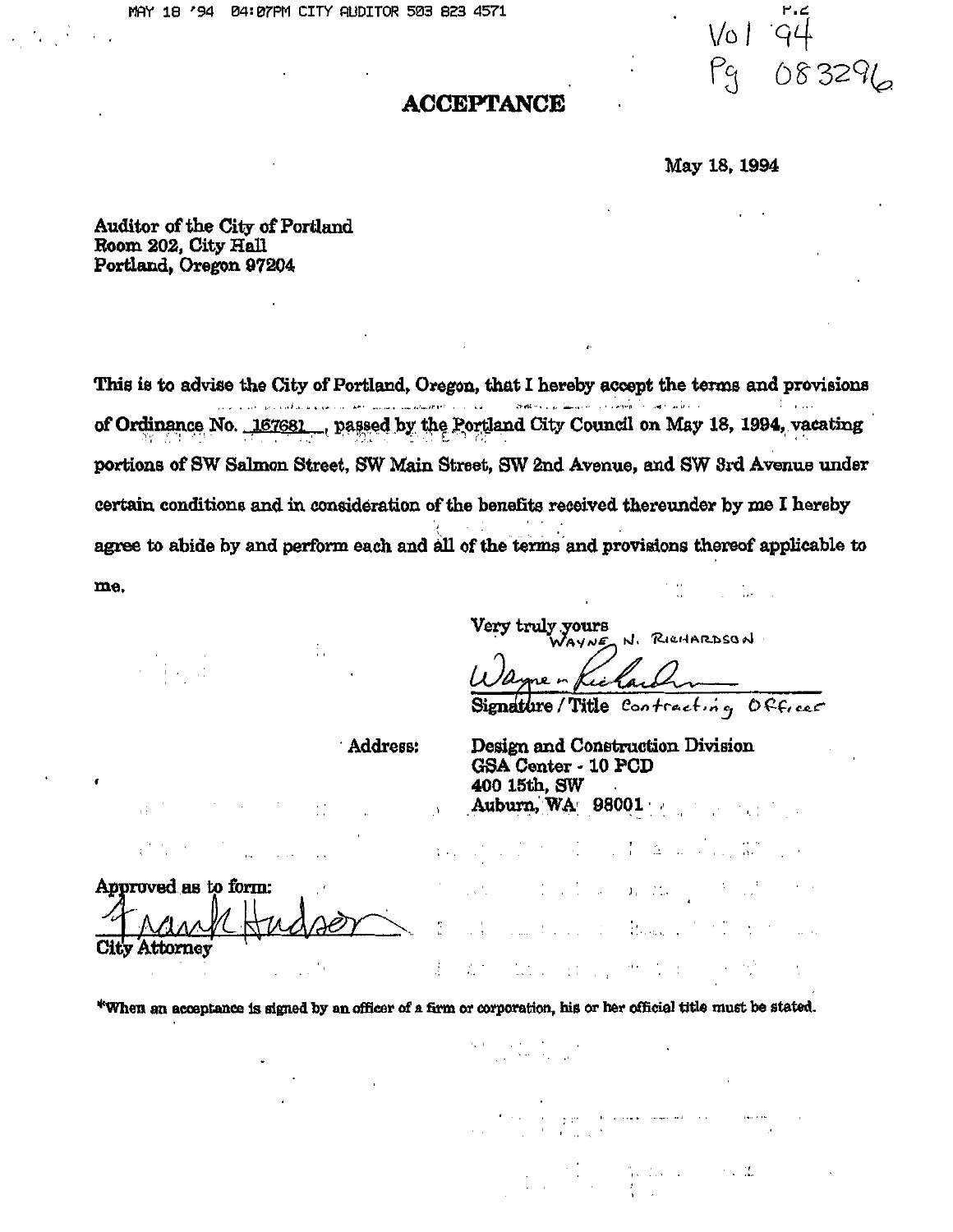## **ORDINANCE NO. 167681**

\* Vacate portions of SW Salmon Street, SW Main Street, SW 2nd Avenue, and SW 3rd Avenue under certain conditions. (Ordinance by Order of Council; [C-9861])

The City of Portland ordains:

Section 1. The Council finds:

- 1. Resolution No. 35265, passed by Council April 13, 1994, initiated the vacation of portions of SW Salmon Street, SW Main Street, SW 2nd Avenue, and SW 3rd Avenue.
- 2. The United States of America, General Services Administration has requested the vacation to facilitate construction and operation of the Federal Courthouse to be constructed on the adjacent block.
- 3. The vacation is recommended by the Commissioner of Public Works under certain conditions set forth in the directive action below.
- 4. In accordance with ORS 271.100, the Council fixed a time and place for public hearing before the Council; the Auditor published notice thereof, and posted notice in the areas proposed for vacation.
- 5. Other procedural requirements of ORS 271 have been complied with, and the Council having held a public hearing, finds no objections were made or filed hereto, and it is in the public interest that said street be vacated.

NOW, THEREFORE, the Council directs:

a. The following described street area, as shown on the attached Exhibit A, is hereby vacated:

R/W #4983

A tract of land being part of and adjoining Block 24, Portland Addition, in the northwest one-quarter of Section 3, TIS, RIE, W.M., Multnomah County and the State of Oregon, being all the land bounded between the two following described parcels:

Parcel I

Beginning at the southwest corner of Lot 5, Block 24, said Portland Addition; thence north along the west line of said Block 24 a distance of 200.00 feet to the northwest corner of said Block 24; thence east at 90° a distance of 195.00 feet to a point 5.00 feet west of the northeast corner of said Block 24; thence south at 90° a distance of 200.00 feet to a point in the south line of said Block 24; thence west along said south line 195.00 feet to the Point of Beginning.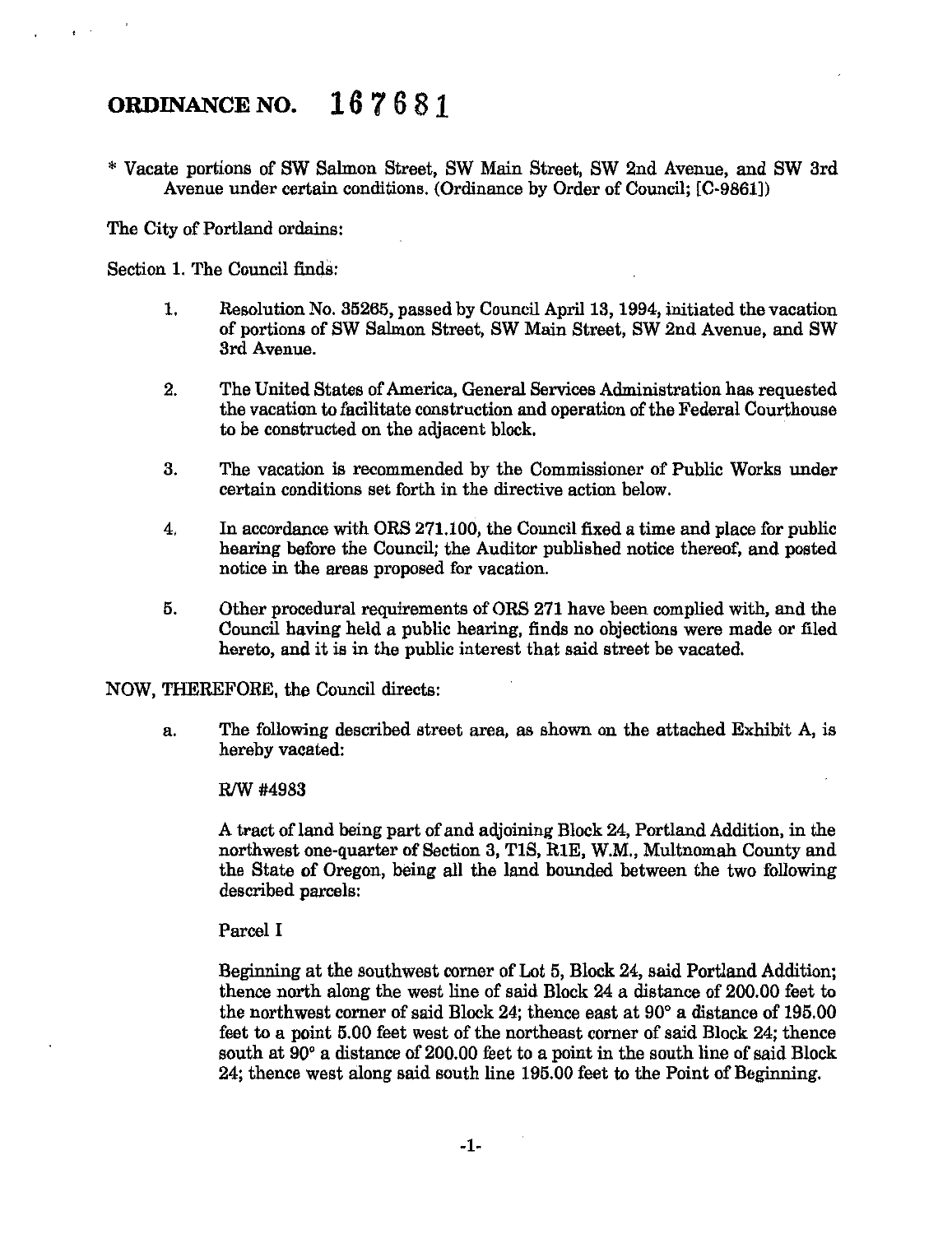#### Parcel II

Commencing at the southwest corner ofsaid Lot 5, Block 24; thence east along the south line of said Block 24 a distance of 192.50 feet to a point 7.50 feet west of the southeast corner of said Block 24; thence south at 90° a distance of 12.50 feet to a point of curve to the left having a radius of 15.00 feet, said point being the Point of Beginning of the tract herein to be described; thence along said curve to the left, through a central angle of 90° an arc length of 23.56 feet to a point of tangency; thence north parallel with the east line of said Block 24 a distance of 194.50 feet to a point of curve to the left having a radius of 15.00 feet; thence along said curve to the left, through a central angle of 90° an arc length of 23.56 feet to a point of tangency; thence west parallel with the north line of said Block 24 a distance of 200.50 feet to a point of curve to the left having a radius of 15.00 feet; thence along said curve to the left through a central angle of 90° an arc length of 23.56 feet to a point of tangency; thence south parallel with the west line of said Block 24 a distance of 194.50 feet to a point of curve to the left having a radius of 15.00 feet; thence along said curve to the left through a central angle of 90° an arc length of 23.56 feet to a point of tangency; thence east parallel with the south line of said Block 24 a distance of 200.50 feet to the Point of Beginning.

- b. The vacation of the above described street area is granted subject to the following conditions and restrictions:
	- (1) That the United States of America, General Services Administration has paid to the City the sum of \$4,500, this being the cost of these vacation proceedings incurred by the Portland Department of Transportation, Right-of-Way Section.
	- (2) The United States of America, General Services Administration hereby agrees to provide easements, if necessary, for any existing utilities, including access for repairs and maintenance of those utilities, at no cost to said utilities, or to assume the responsibility and expense for relocating any utilities that currently lie within the rights-of-way proposed for vacation. Any easement shall extend ten feet on both sides of the centerline of said utility, unless the easement would interfere with the courthouse.
	- (3) The United States of America, General Services Administration will reconstruct sidewalks and affected roadway areas to City standards as part of the courthouse project and will maintain the sidewalks as required under the City Code. Sidewalks will be designed with curb extensions and at least two parking spaces, (or more spaces, which shall be determined after consultation with the City Traffic Engineer, City Forester, and City Engineer to coordinate parking, trees, and street lighting), for quick drop off/pick up activities on SW 3rd Avenue. Street trees will be provided after consultation with the City Forester.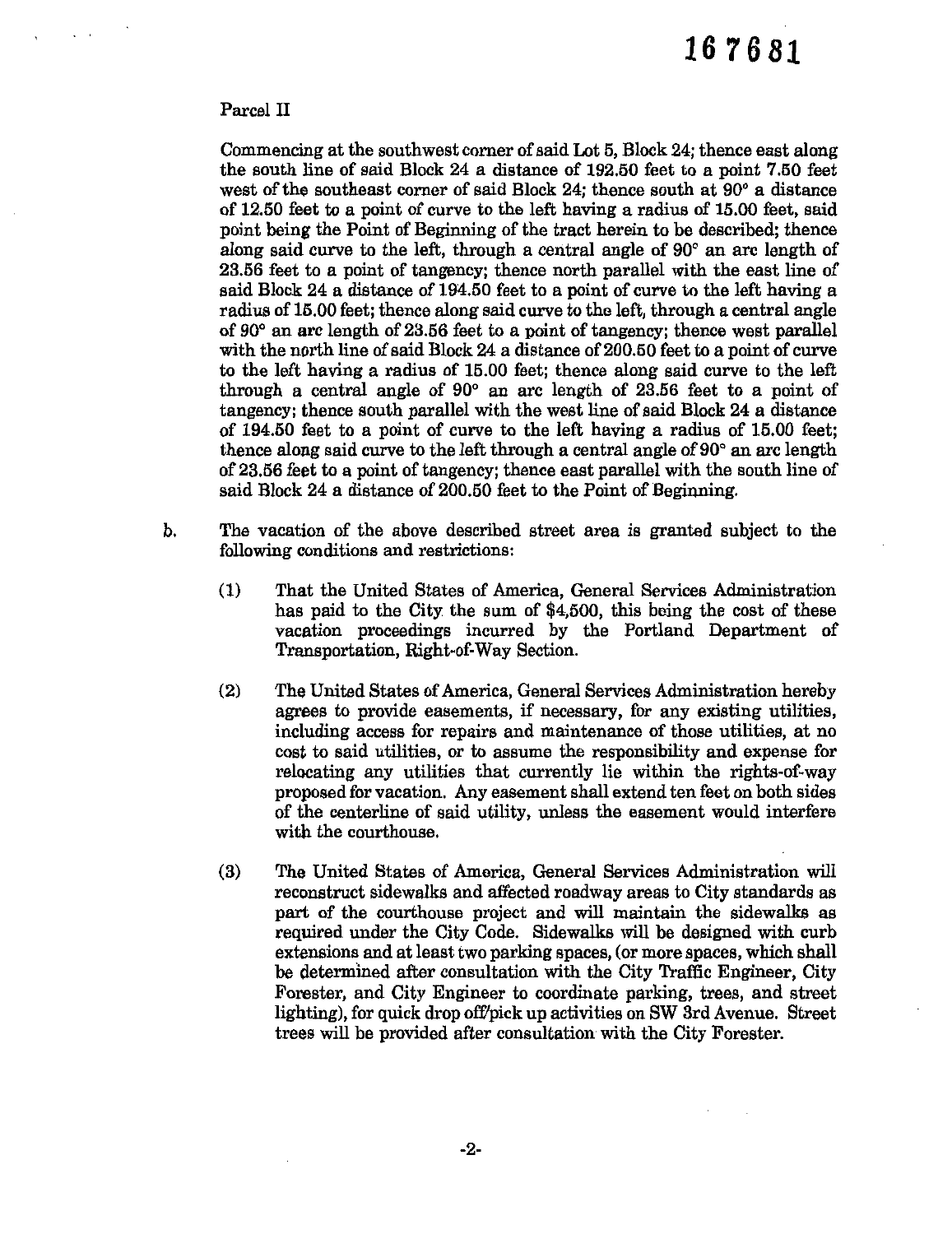- (4) The United States of America, General Services Administration will grant to the City a public right-of-way easement for pedestrian use of the sidewalk area, effective after completion of the courthouse. It will not take any action or conduct any activity in the subsurface that will interfere with or endanger pedestrian use of the sidewalk area. The easement will be in the form shown on attached Exhibit B.
- (5) The United States of America, General Services Administration agrees that the City retains its police power over the sidewalk area, along with the right to control the signs, signals and other traffic control devices or street lighting equipment installed upon or along the sidewalk area.
- (6) The United States of America, General Services Administration will grant to the City a utility easement for placement, access and maintenance of subsurface footings and conduit for street lights, parking meters, street signs, water meters and water facilities and other items that extend above or below the surface of the sidewalk area. That easement will allow reasonable access to vaulted basement areas as necessary for maintenance and repair. Such access will be available upon reasonable notice from the City. The easement will be in the form shown on attached Exhibit B.
- (7) The United States ofAmerica, General Services Administration will not unreasonably withhold consent to requests by the Portland Department ofTransportation to include in the easements additional items that are deemed by the City Engineer or City Traffic engineer to be necessary for the safety or convenience of the public using the street or sidewalk area.
- (8) The executed easements described in Paragraphs 4 and 6 above, will be delivered to Portland Department of Transportation within 60 days after completion of the federal courthouse.
- (9) The United States of America, General Services Administration's contractor will obtain City permits and pay the usual and customary charges for street construction, tie back shoring review and approval, and use of the street area for construction staging, materials storage, or any other use deemed desirable by the United States of America, General Services Administration or its contractors as shown on Schedule A. The charge for use of the street area shall be computed at the rate set forth in Section 24.10.108 of the City Code (12 cents per square foot per week). Use of the street area shall be subject to the approval of the City Engineer and subject to such requirements as he/she may deem appropriate to ensure the convenience and safety of the public. Charges for street construction permits, tie back shoring review and approval, and use of the street area shall be paid to Transportation Engineering and Development.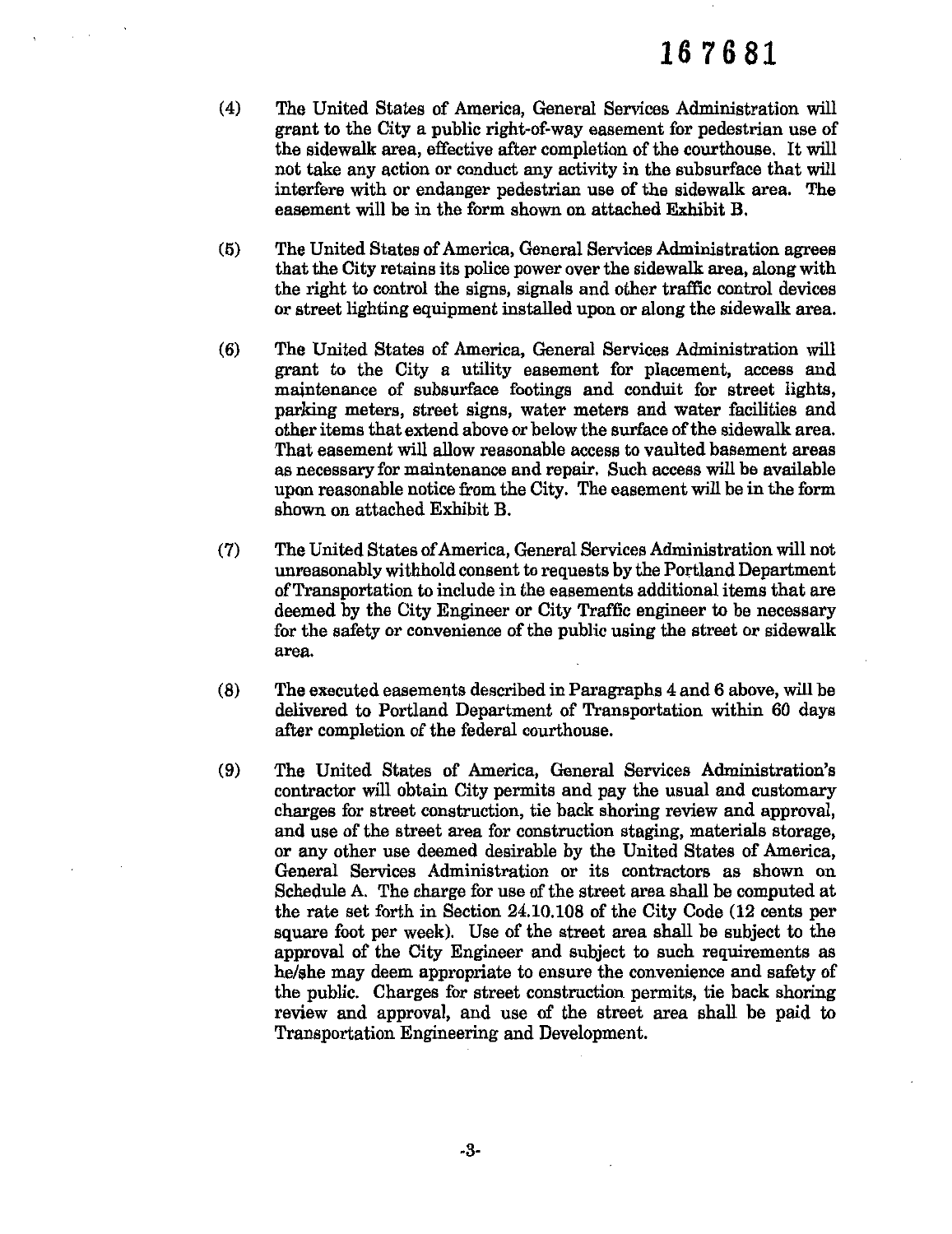- (10) No work shall be permitted in the street area until a television inspection of all the sewers in the affected area has been made. The said sewers shall also be inspected by television after the soldier piles and tie-backs are installed and their tension set. Inspection after the tie-backs are tensioned shall be done after each quarter block is completed. In the event that sewer repairs are necessary, the tie-backs will be detensioned until such repairs are completed. The United States of America, General Services Administration, or its contractors, shall notify the City Engineer and the Bureau of Environmental Services Administrator as each quarter block of tie backs are tensioned. The Bureau of Environmental Services. Administrator may require additional television inspections if there is evidence to indicate a problem with a sewer. The United States of America, General Services Administration or its contractor shall pay the cost of all television inspections. The United States of America, General Services The United States of America, General Services Administration shall be responsible for the removal of tie-backs in the right-of-way necessitated by future excavation for sewer construction performed by or under permit from the City of Portland, subject to availability of funds. The tie-backs will be detensioned as soon as construction allows. The United States of America, General Services Administration or its contractor will obtain City permits and pay the usual and customary charges as required by the Bureau of Environmental Services, as shown on Schedule A.
- (11) a. All water services to the courthouse block be permanently removed at the United States of America, General Services Administration's expense, and that existing fire hydrants may be permanently removed by the Water Bureau, at the expense of the United States of America, General Services Administration.

b. The United States of America, General Services Administration will provide an opening of sufficient size in the wall of the structure for fire service to the proposed Federal courthouse and will be responsible for sealing the opening around the pipeline.

c. For domestic water service, the United States of America, General Services Administration must provide a waterproof vault within the basement area adjacent to the outside wall and accessible to the sidewalk. The vault must be sized as required by City of Portland standards for the size of service and must be designed to accommodate the meter assembly and other loads that would be imposed upon it from normal maintenance operations. The vault shall contain all water facilities from the inside of the basement wall through the downstream side of the meter. The Water Bureau will provide details for size requirements of the vault and the access hatch within the sidewalk. The United States of America, General Services Administration shall seal the pipe openings at both ends of the vault and shall provide a drain to a sewer for the vault.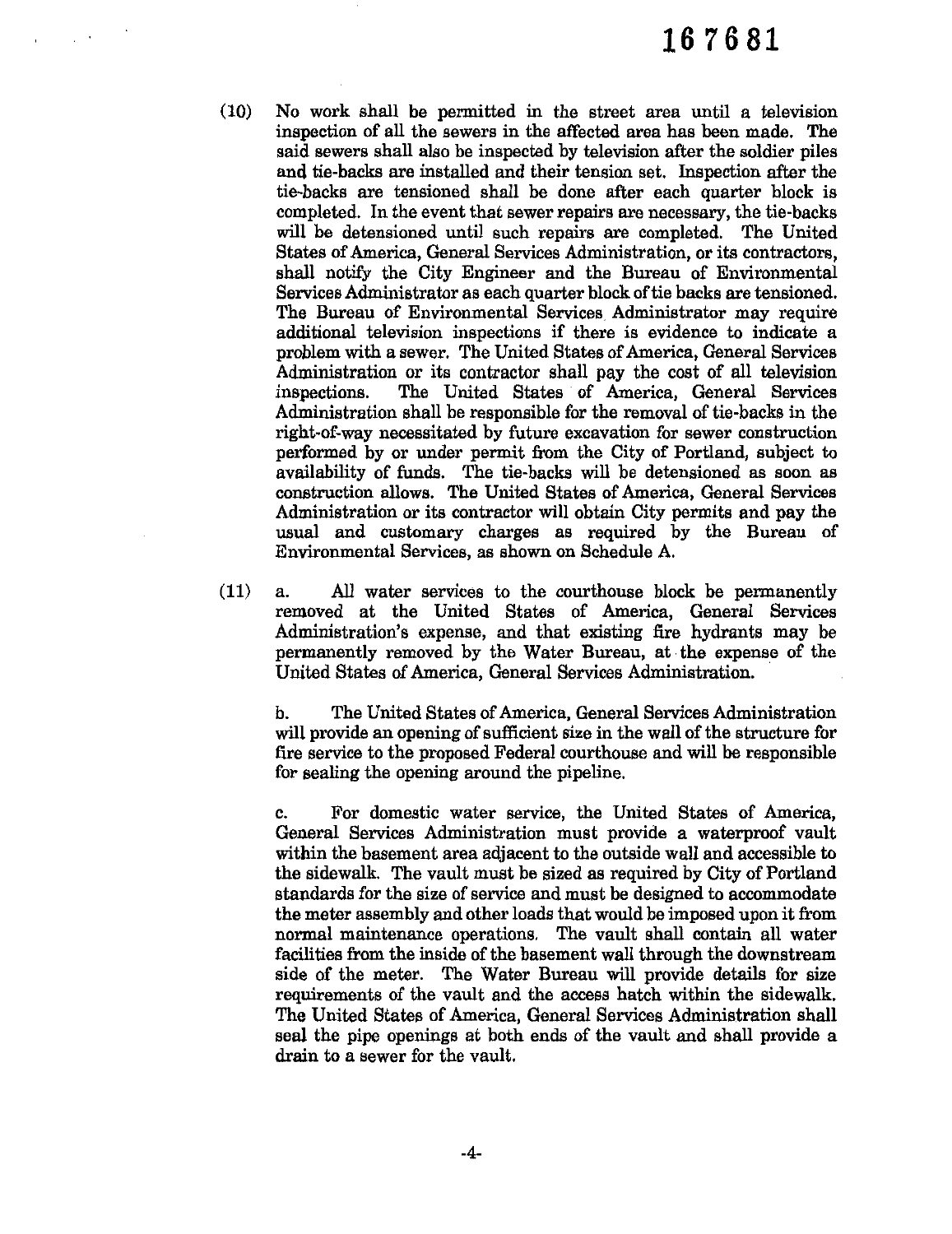d. An easement must be provided for the vaulted water meter and extending five (5) feet on the sidewalk surface on each side from the edge of the vault in the three directions not bordering public right-ofway, for access and maintenance. If the easements provided for in Items 4 and 6 above are not sufficient for this purpose, the United States of America, General Services Administration will grant an easement to the Water Bureau for the vaulted water meter. The easement will be in the form shown on attached Exhibit B.

e. The United States of America, General Services Administration or its contractor will obtain City permits and pay the usual and customary charges as required by the Water Bureau, as shown on Schedule A.

- (12) The United States of America, General Services Administration is hereby notified that SW Main Street is under consideration for future transit use. The United States of America, General Services Administration will cooperate with Portland Department of Transportation to reach reasonable accommodation if any of the streets around the Courthouse block are slated for transit development or require modification for other transportation purposes. The accommodation must not obligate the United States to expend future funds or require any action that could adversely affect the courthouse.
- (13) The United States of America, General Services Administration shall file with the City Auditor, in a form approved by the City Attorney, a document in writing, accepting the terms and conditions of the Ordinance.
- (14) If the United States of America, General Services Administration fails to file the acceptance form as described in Condition 13, above, within 90 days after passage of the vacating Ordinance, said Ordinance will be automatically revoked.
- Section 2. The Council declares that an emergency exists because a delay in the vacation of the portions of these streets might result in the delay of construction of the Federal Courthouse; therefore, this Ordinance shall be in force and effect from and after its passage by the Council.
- Section 3. Notice is given that the street vacation becomes effective only after a certified copy of the vacating Ordinance has been recorded in Multnomah County Deed Records. Prerequisites to recording the vacating Ordinance are that all conditions of the vacating Ordinance have been met, or that the City Engineer has determined that the conditions will be met, and that all vacation costs have been paid.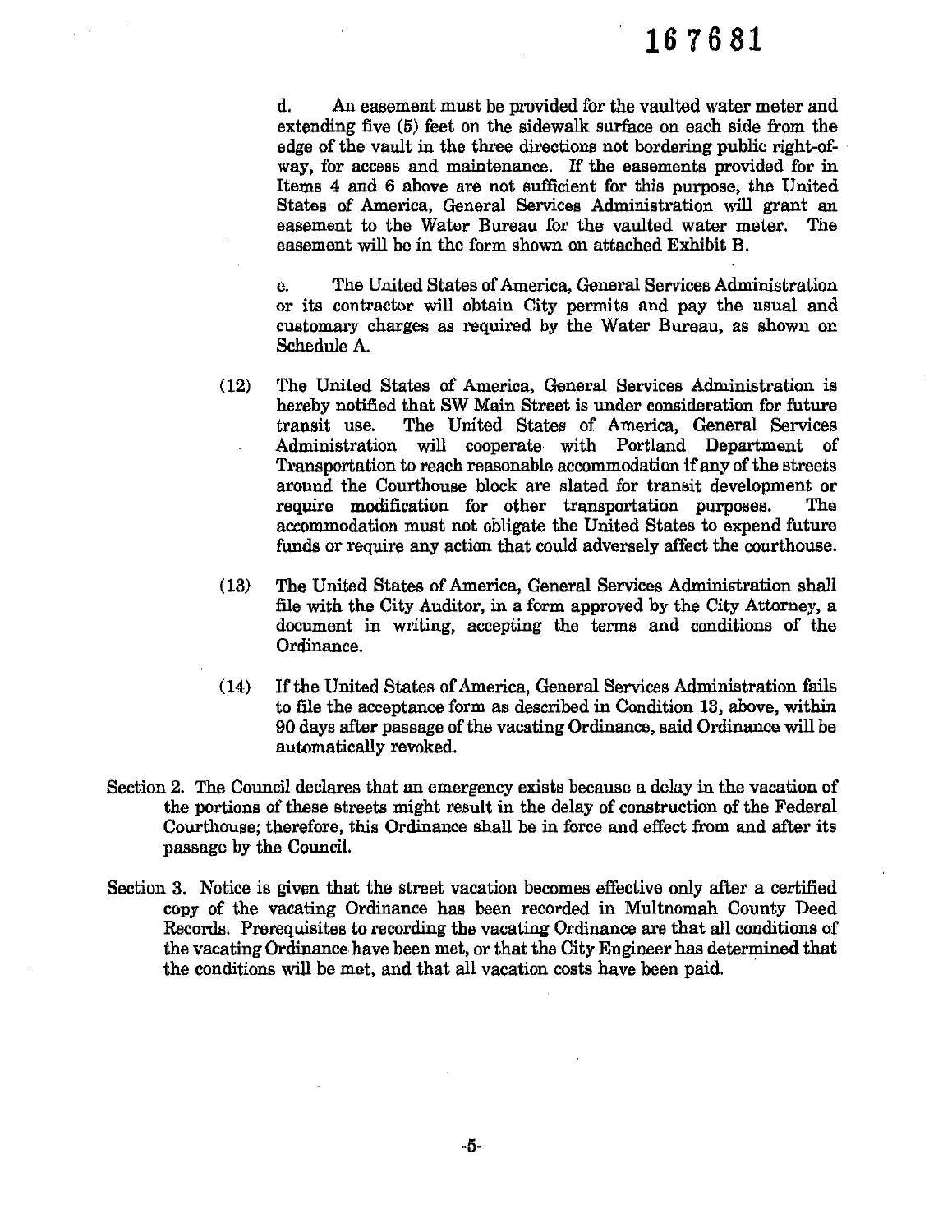#### SCHEDULE A

#### CITY OF PORTLAND FEES AND CHARGES FOR THE CONSTRUCTION OF THE UNITED STATES COURTHOUSE

| <u>No.</u>  | Department             | Description                  | Cost Estimates |
|-------------|------------------------|------------------------------|----------------|
| $\mathbf 1$ | PDOT*                  | <b>Street Construction</b>   | \$36,515       |
| $\mathbf 2$ | <b>PDOT</b>            | Shoring Review               | \$2,090        |
| 3           | <b>PDOT</b>            | <b>Street Closure</b>        | \$2,136        |
| 4           | <b>PDOT</b>            | <b>Right-of-Way Services</b> | \$4,500        |
| 5           | PDOT                   | <b>Street Usage</b>          | \$60,000       |
| 6           | PDOT                   | Temp Street Light            | \$5,000        |
| 7           | PDOT                   | Provide 7 Street Lights      | \$25,795       |
| 8           | BES**/Sanitary & Storm | <b>Sewer Connection</b>      | \$27,991       |
| 9           | Water Bureau           | <b>Disconnect Services</b>   | \$3,600        |
| 10          | Water Bureau           | <b>Connect Services</b>      | \$7,287        |
|             | <b>TOTAL</b>           |                              | \$174,914      |

#### \*Portland Department of Transportation \*\*Bureau of Environmental Services

1. All of the cost categories for the Courthouse are identified in the Description List.

2. No. 1 Street Construction. Estimate is based on the 5th Revision, Preliminary Permit Fee Estimate - Consultant Design, Job 2184, dated January 5, 1994.

3. No. 5 Street Usage. GSA will require its contractor to use the street for 18 months or less and based upon that assumption, the street usage cost will not exceed \$60,000. Street usage cost is based on the charge of \$.12 per square foot per week for a period of 18 months.

4. No. 10 Connection Services. Water Bureau separated out fire protection service from domestic water service, since meter, sidewalk, and vault installed in building basement. Provides for a  $6$ " fire service and a  $2$ " temporary domestic service. The permanent domestic water service will be installed on base building project.

5. Total Cost. Total costs are estimated to be \$174,914 based on City of Portland historical data for projects of similar nature and scope. Actual costs may vary.

**[49831Sched·A**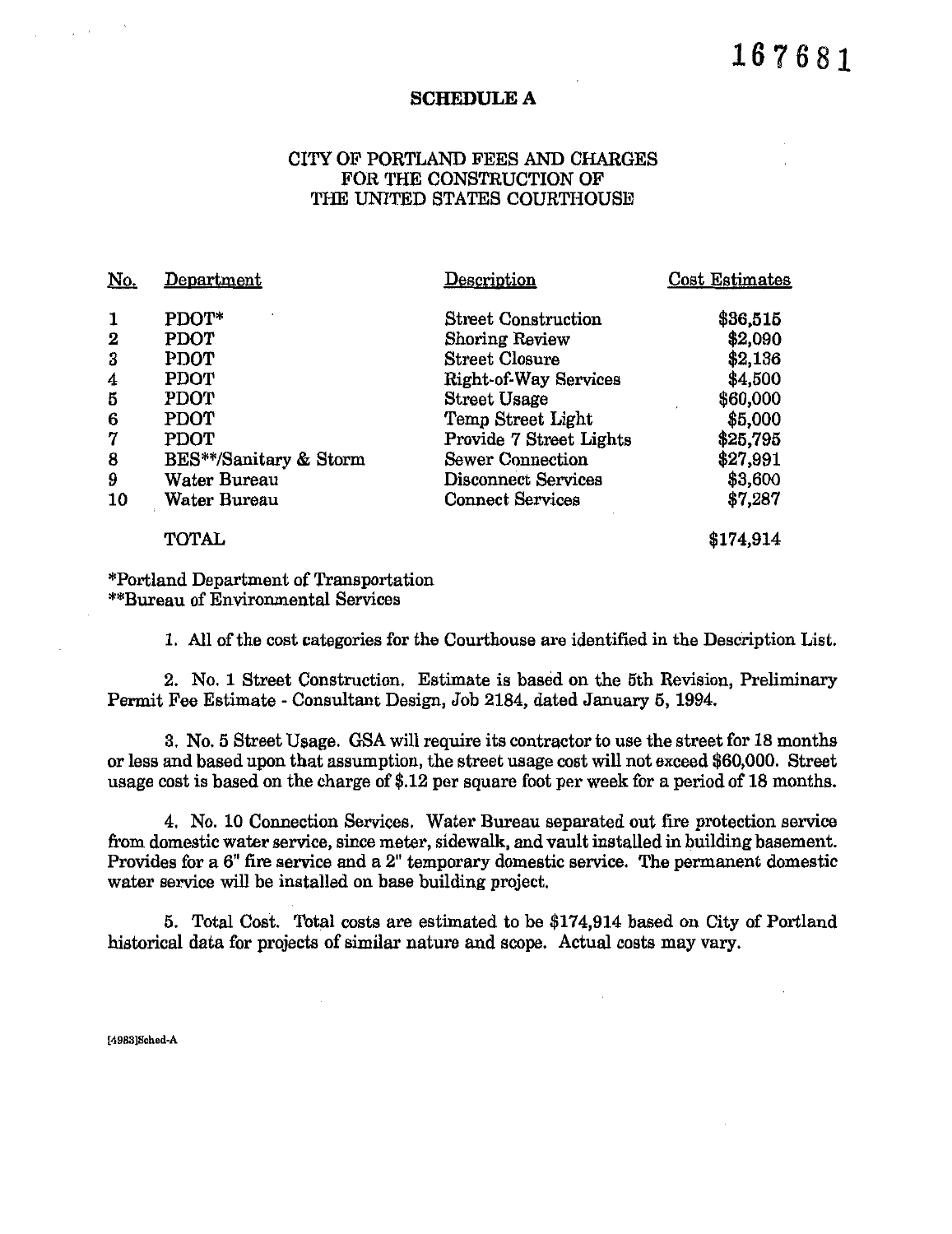#### **EXHIBIT B**

#### **EASEMENT**

The United States of America, acting by and through the Administrator of the General Services Administration under and pursuant to the powers and authority contained in Public Law 87-852, Section I, October 23, 1962, 76 Stat. 1129, codified at 40 USC 319 et. al.; without consideration, grants to the City of Portland, a municipal corporation of the State of Oregon, an easement for public use on sidewalks adjacent to the Courthouse, effective after the Courthouse is constructed; public utilities; and, a public transportation system in the real property located in the City of Portland, described as follows:

#### *RJW#4983*

A tract of land being part of and adjoining Block 24, Portland Addition, in the northwest one-quarter of Section 3, TIS, RIE, W.M., Multnomah County and the State of Oregon, being all the land bounded between the two following described parcels:

#### Parcel I

Beginning at the southwest corner of Lot 5, Block 24, said Portland Addition; thence north along the west line of said Block 24 a distance of 200.00 feet to the northwest corner of said Block 24; thence east at 90° a distance of 195.00 feet to a point 5.00 feet west of the northeast corner of said Block 24; thence south at  $90^{\circ}$  a distance of  $200.00$ feet to a point in the south line of said Block 24; thence west along said south line 195.00 feet to the Point of Beginning.

#### Parcel II

Commencing at the southwest corner of said Lot 5, Block 24; thence east along the south line of said Block 24 a distance of 192.50 feet to a point 7.50 feet west of the southeast corner of said Block 24; thence south at 90° a distance of 12.50 feet to a point of curve to the left having a radius of 15.00 feet, said point being the Point of Beginning of the tract herein to be described; thence along said curve to the left, through a central angle of 90° an arc length of 23.56 feet to a point of tangency; thence north parallel with the east line of said Block 24 a distance of 194.50 feet to a point of curve to the left having a radius of 15.00 feet; thence along said curve to the left, through a central angle of 90° an arc length of 23.56 feet to a point of tangency;

| After Recording Return to:      |
|---------------------------------|
| 106/802/Phyllis I. Redman       |
| Tax Statement shall be sent to: |
| No Change                       |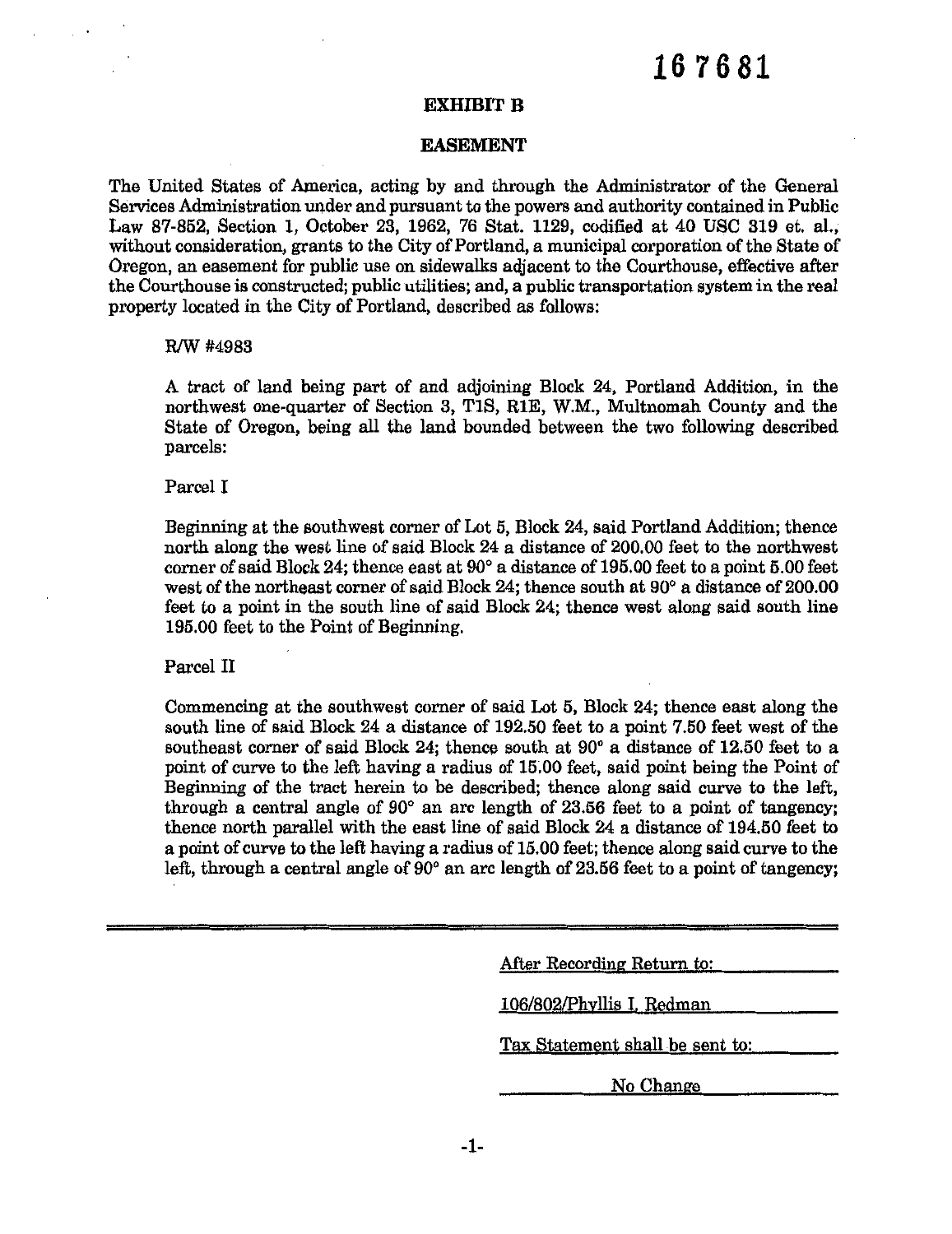thence west parallel with the north line of said Block 24 a distance of 200.50 feet to a point of curve to the left having a radius of 15.00 feet; thence along said curve to the left through a central angle of 90° an arc length of 23.56 feet to a point of tangency; thence south parallel with the west line of said Block 24 a distance of 194.50 feet to a point of curve to the left having a radius of 15.00 feet; thence along said curve to the left through a central angle of 90° an arc length of 23.56 feet to a point of tangency; thence east parallel with the south line of said Block 24 a distance of 200.50 feet to the Point of Beginning.

Use of the easement includes support bases and subsurface footings for traffic signals, street lighting, parking meters and street signs, incidental electric wiring related to traffic signals and street lighting, conduits, water meters and water facilities, and for other items that extend below the surface of the above described parcel of land.

Use of the easement includes the right of access for repairs and maintenance. Such access will be made available upon reasonable notice from the City of Portland. In cases of emergency, after notice to the United States Marshall or the Building Manager, immediate access may be allowed.

#### SUBJECT TO:

The grant is subject to the condition that none of the referenced uses shall adversely affect or interfere with the Courthouse, during or after construction.

#### RESERVATION:

The United States reserves the right to terminate the easement in whole or in part if there has been:

- a. a failure to comply with any term or condition of the grant; or
- b. non-use of the easement for a consecutive five (5) year period, unless the City of Portland requests extensions, which shall not be unreasonably withheld; or
- c. abandonment of the easement.

The United States shall not terminate the easement in whole or in part without giving the City of Portland thirty (30) days written notice of its intent to terminate. If the cause of the termination is not cured, written notice of termination shall be delivered to the City of Portland. The termination shall be effective as of the date of the notice.

#### STIPULATION:

The United States will construct the sidewalks which abut the Courthouse and thereafter maintain and repair the sidewalks.

**[4983]ER-Easementl**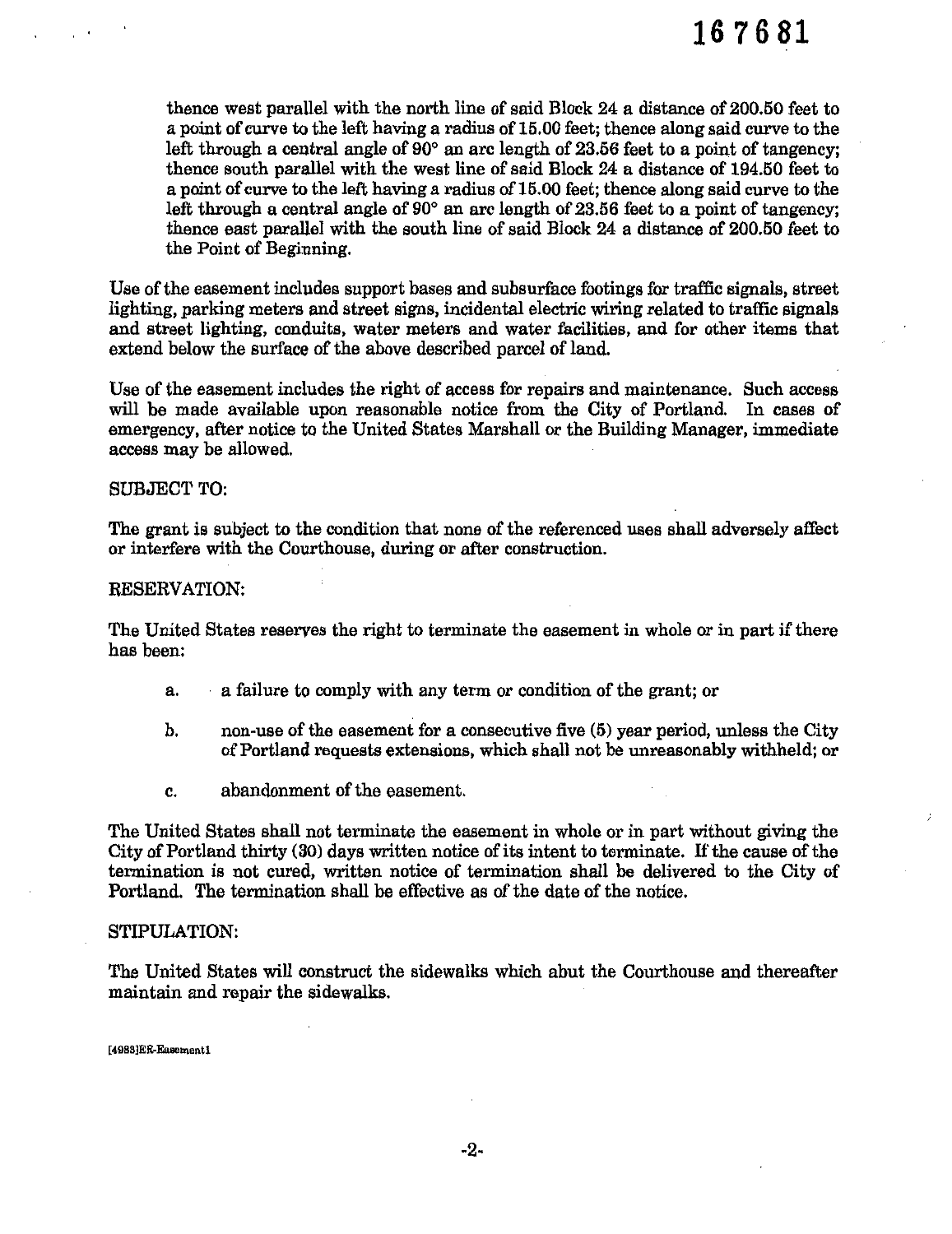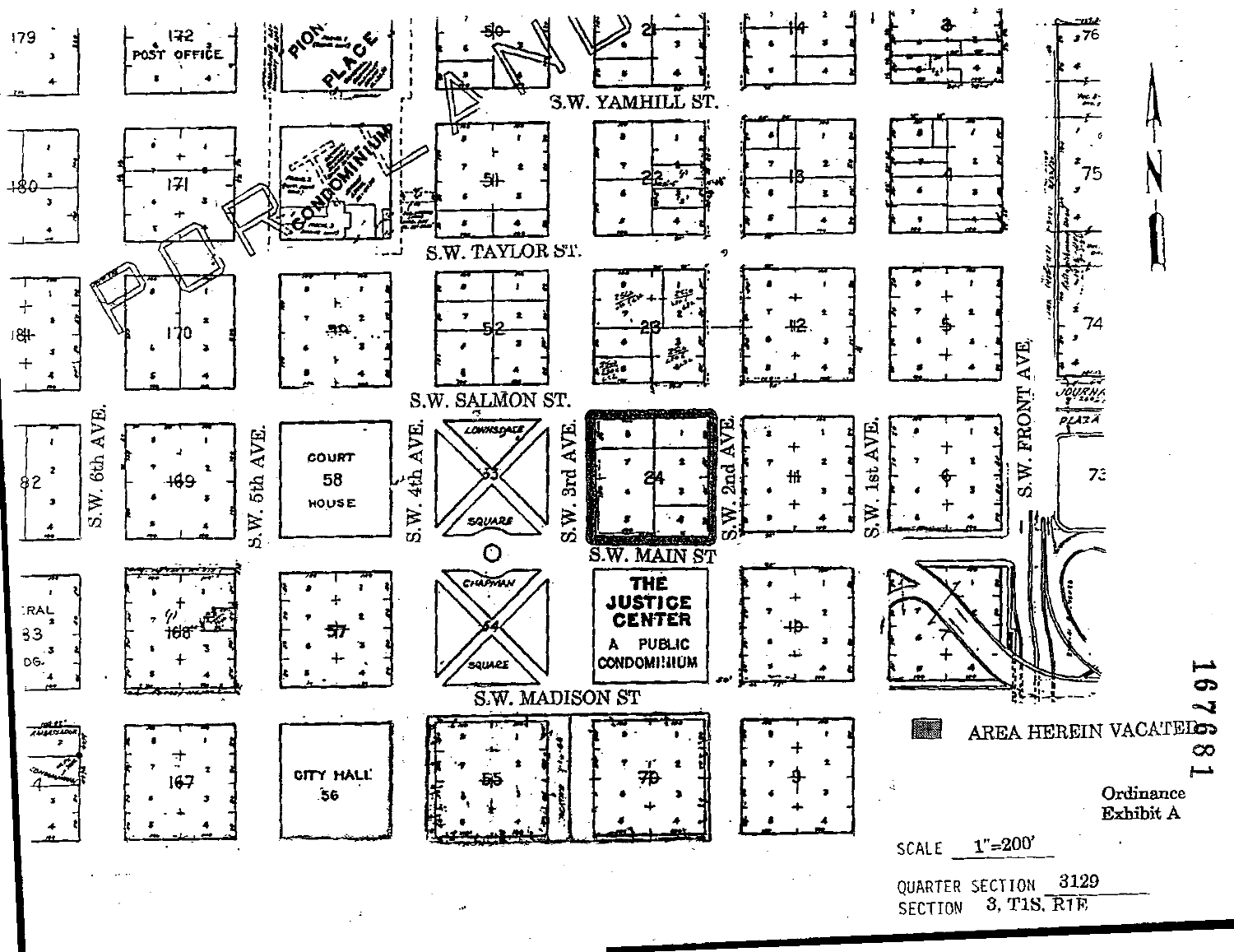### **ORDINANCE No.** 167681

Section 4. After the prerequisites to recording. the Ordinance have been met, the City Auditor shall, at the expense of the United States of America, General Services Administration, file with the recorder, the assessor, the surveyor of the county in which said property is located, a certified copy of this Ordinance and the acceptance thereof, and any map, plat or other record which may be required by law. The City Auditor shall return a recorded copy of this Ordinance to the Right-of-Way Acquisition Section, Transportation Engineering & Development.

### **Passed by the Council, MAY 1 8 1994**

Phyllis I. Redman:tab May 4, 1994 (4988]Ord-Vac-USA-GSA -6-

**BARBARA CLARK**  ORDER OF COUNCIL AUDITOR OF THE CITY OF PORTLAND BY • fi

DEPUTY

 $7,46$  ODM